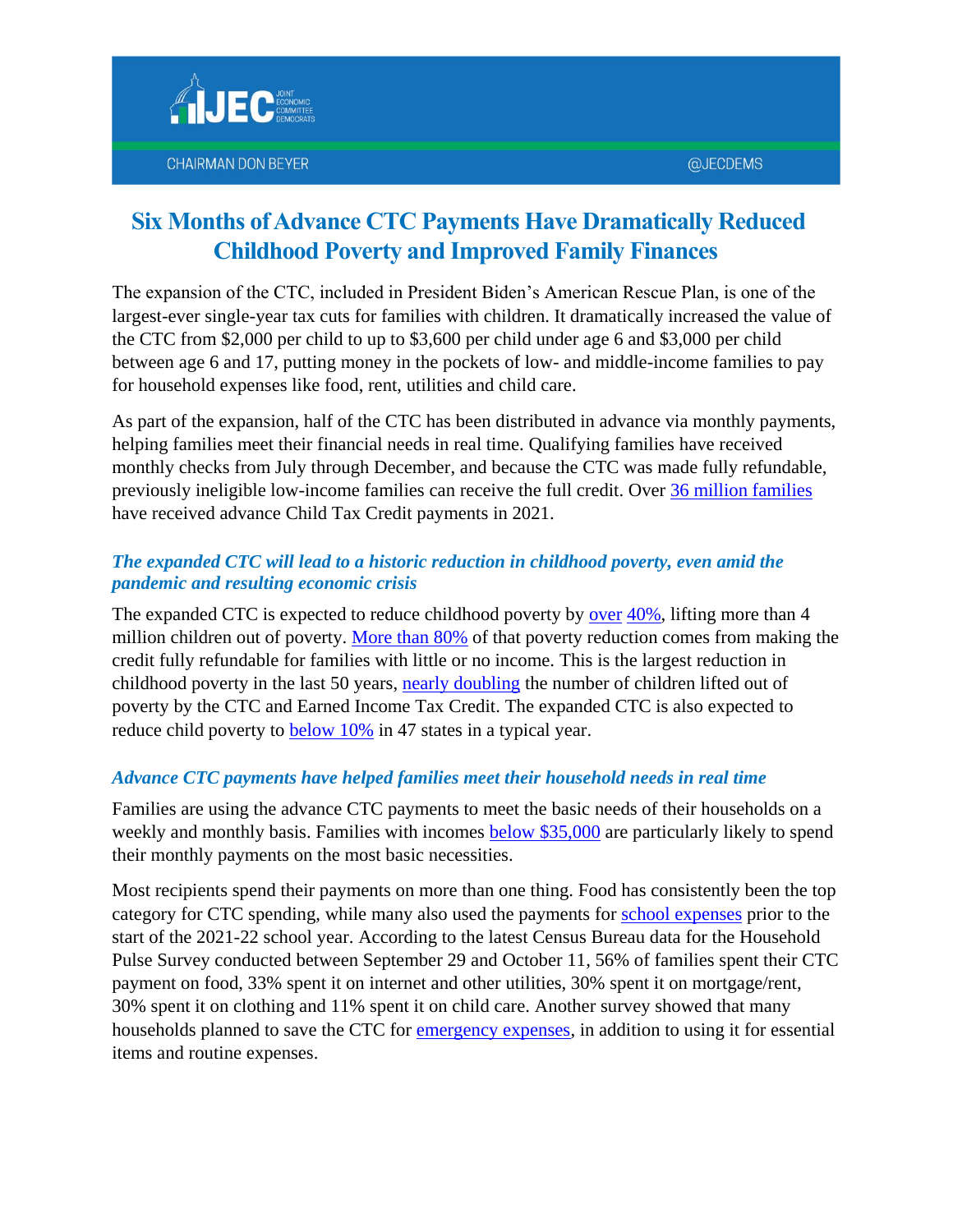## *Parents have used advance CTC payments to help afford child care*

A consistent percentage of CTC recipients report spending their CTC payments on child care: around 11%. [Families with young children](https://www.census.gov/library/stories/2021/10/nearly-a-third-of-parents-spent-child-tax-credit-on-school-expenses.html) are even more likely to spend their CTC payments on child care. For families with children under age 5, one in five families used the CTC to help pay for child care in late July and one in four did so in August and September.

# *Early advance CTC payments led to sizable declines in financial hardship and food insufficiency*

Following the first round of CTC payments in July, there were sizable [declines](https://www.jec.senate.gov/public/index.cfm/democrats/issue-briefs?ID=A89CF4C0-B830-47D1-B828-84F860831391) in financial hardship and food insufficiency for families with children. The share of households with children who reported they sometimes or often did not have enough to eat (food insufficiency) dropped 24%. This followed a [steep rise in food hardship](https://www.cbpp.org/research/food-assistance/number-of-families-struggling-to-afford-food-rose-steeply-in-pandemic-and) at the beginning of the pandemic, particularly for households with children. Similarly, the share of households with children reporting that it was somewhat or very difficult to pay for their usual household expenses in the previous week (financial hardship) dropped 8%. In subsequent months, the advance CTC payments have continued to boost family finances and food access.

## *The expanded CTC advances racial and geographic equity*

The expanded CTC reaches more Black and Hispanic Americans, as well as rural Americans, than the pre-Rescue Plan version did. While 80% of white children were already receiving the full credit pre-expansion, about [half of Black and Hispanic](https://www.cbpp.org/sites/default/files/9-23-21tax.pdf) children received only a partial credit or no credit at all because their family's income was too low to qualify. Similarly, about half of children in rural communities were also excluded from the full credit prior to the CTC's expansion due to their family's low income. In total, [27 million more children—](https://www.cbpp.org/research/federal-tax/if-congress-fails-to-act-monthly-child-tax-credit-payments-will-stop-child)including about half of Black and Hispanic children and half of children in rural communities—who were previously receiving only a partial credit or none at all, are now receiving the full credit. These groups benefit from the expanded CTC's full refundability and increased amount.

#### *The expanded CTC yields a high return on investment*

The CTC is estimated to provide [\\$8 in social and economic benefits](https://www.povertycenter.columbia.edu/news-internal/2021/child-allowance/cost-benefit-analysis) for every \$1 of investment. The Joint Economic Committee previously estimated the impact of the expanded CTC on local economies and showed that each \$1 in CTC payments will generate [additional spending,](https://www.jec.senate.gov/public/index.cfm/democrats/issue-briefs?ID=E5A8928D-600D-4ED1-A95D-2035F821D816) as recipients use the money to buy goods and services that in turn generate income for other people and businesses. This increased economic activity is a boon to local businesses, creating jobs in communities across the country. Another analysis estimated that the CTC expansion will boost consumer spending by [\\$27 billion,](https://www.niskanencenter.org/report-measuring-the-child-tax-credits-economic-and-community-impact/) generate \$1.9 billion in revenues from state and local sales taxes and support over 500,000 full-time jobs.

#### *Higher family income leads to higher future earnings and other benefits for children*

The CTC is an investment in our children's current well-being and [future mobility](https://www.povertycenter.columbia.edu/news-internal/2021/child-allowance/cost-benefit-analysis) and success, which also leads to economy-wide returns. Over the long term, research has found that an extra \$3,000 in a family's annual income when a child is younger than age 5 leads to 19% higher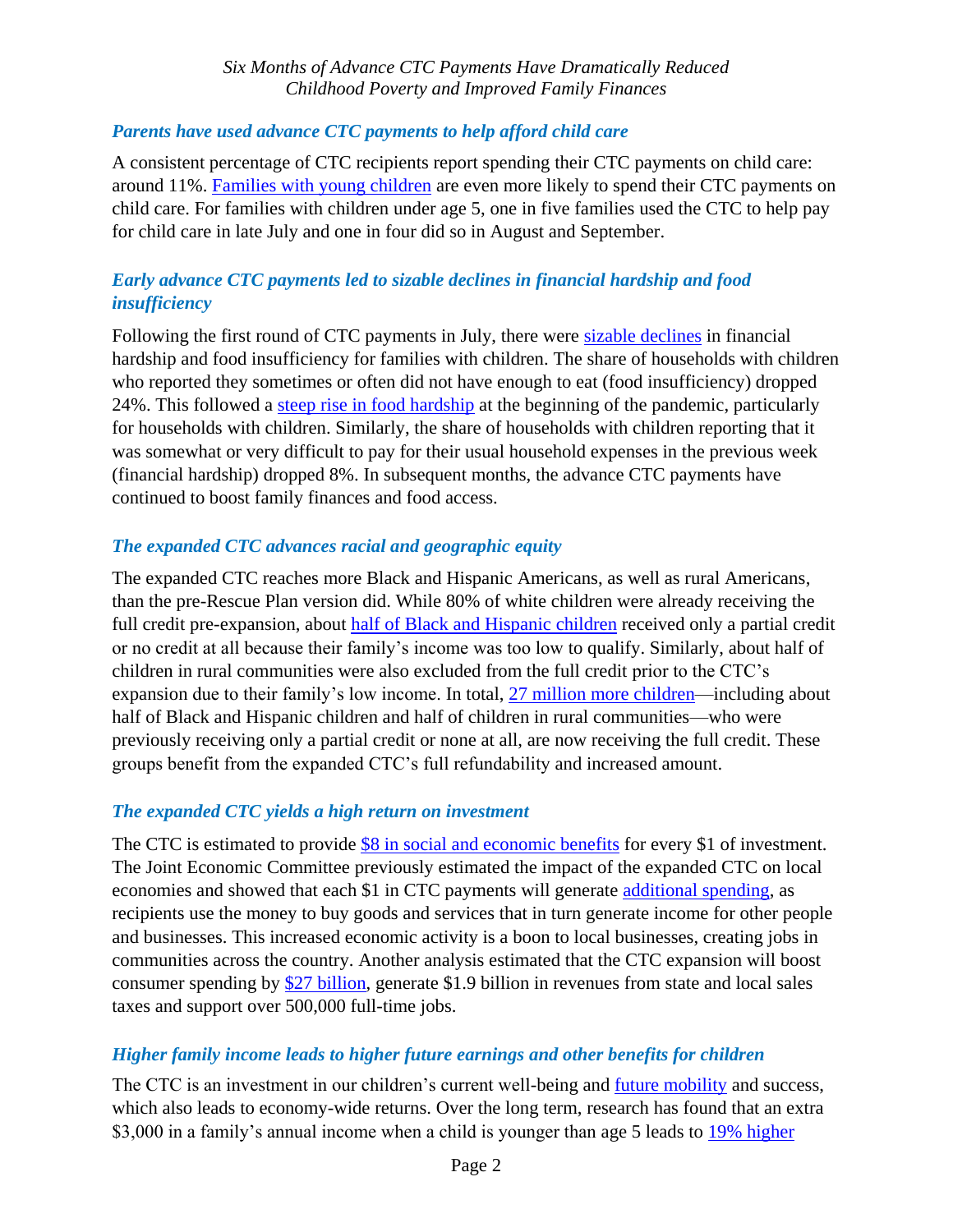#### *Six Months of Advance CTC Payments Have Dramatically Reduced Childhood Poverty and Improved Family Finances*

[future earnings.](https://www.jstor.org/stable/40598980?seq=1#metadata_info_tab_contents) Other research on investments in early childhood finds that increasing family incomes has tangible outcomes for children, including [higher test scores,](https://www.ntanet.org/wp-content/uploads/proceedings/2011/018-chetty-new-evidence-longterm-2011-nta-proceedings.pdf) higher [graduation rates](https://www.journals.uchicago.edu/doi/abs/10.1086/697477) for high school and college, [improved health outcomes,](https://www.aeaweb.org/articles?id=10.1257/aer.20130375) [lower rates of incarceration](https://www.nber.org/papers/w26942) and [reduced](https://www.nber.org/papers/w26942)  [need](https://www.nber.org/papers/w26942) for future income support. Overall, a growing body of academic research finds that public investments in children yield [significant long-term returns](https://scholar.harvard.edu/files/hendren/files/welfare_vnber.pdf) with economy-wide benefits, as healthier, more educated kids grow up to be more productive workers with higher earnings. This, in turn, also generates higher future revenues. We are all better off when kids are better off.

## *Parents are continuing to work while receiving advance CTC payments*

Research has shown that cash transfer programs including the CTC have minimal effects on unemployment. One analysis found [no difference in employment trends](https://cpb-us-w2.wpmucdn.com/sites.wustl.edu/dist/a/2003/files/2021/10/CTC-and-Employment-10212021.pdf) between parents and non-parents, who would not be eligible for the CTC, before and after advance CTC payments were distributed in the first three months. The analysis also examined the employment dynamics of CTC recipients and those who were eligible for the CTC but did not receive it and found that CTC recipients tended to be employed at higher rates than non-recipients. Another study found "very small, inconsistently signed, and [statistically insignificant impacts](https://static1.squarespace.com/static/5743308460b5e922a25a6dc7/t/6163c1c81d0509724688fab1/1633927625843/Child-Tax-Credit-Expansion-on-Employment-CPSP-2021.pdf) of the CTC both on employment in the prior week and on active participation in the labor force among adults living in households with children," leading the researchers to conclude that their analyses "do not support claims that the CTC has negative employment effects that offset its documented reductions in poverty and hardship."

# *Passing the Build Back Better Act would extend CTC advance payments for 36 million families*

As passed under the American Rescue Plan, monthly CTC payments will stop after December 2021, and more than [65 million children](https://www.cbpp.org/research/federal-tax/if-congress-fails-to-act-monthly-child-tax-credit-payments-will-stop-child) will lose out. Passing the Build Back Better Act would prevent the cessation or [interruption of payments](https://www.cbpp.org/research/federal-tax/if-congress-fails-to-act-monthly-child-tax-credit-payments-will-stop-child) by extending the CTC expansion for another year and continuing monthly CTC payments for low- and middle-income families through December 2022. In addition, if the Build Back Better Act is not passed, child poverty will rise significantly as the CTC reverts to its pre-American Rescue Plan form. [Nearly 10 million](https://www.cbpp.org/research/federal-tax/if-congress-fails-to-act-monthly-child-tax-credit-payments-will-stop-child)  [children](https://www.cbpp.org/research/federal-tax/if-congress-fails-to-act-monthly-child-tax-credit-payments-will-stop-child) are at risk of slipping back below the poverty line or deeper into poverty.

If the expansion is not extended, the CTC would be only partially refundable again, meaning that millions of families with little or no income would no longer receive the credit. At least [27](https://www.cbpp.org/research/federal-tax/if-congress-fails-to-act-monthly-child-tax-credit-payments-will-stop-child)  [million children](https://www.cbpp.org/research/federal-tax/if-congress-fails-to-act-monthly-child-tax-credit-payments-will-stop-child) who are now receiving the full credit would receive only a partial credit or no credit at all. This would erase much of the reduction in childhood poverty as [more than 80%](https://www.cbpp.org/research/federal-tax/earnings-requirement-would-undermine-child-tax-credits-poverty-reducing-impact#_edn3) of the CTC's poverty reduction comes from making the CTC fully refundable.

The Build Back Better Act ensures that even if the size of the credit shrinks in the future, the lowest-income children continue to receive the maximum credit amount by making the CTC fully refundable on a permanent basis. Passing the Build Back Better Act into law would cement the CTC's historic reduction in child poverty.